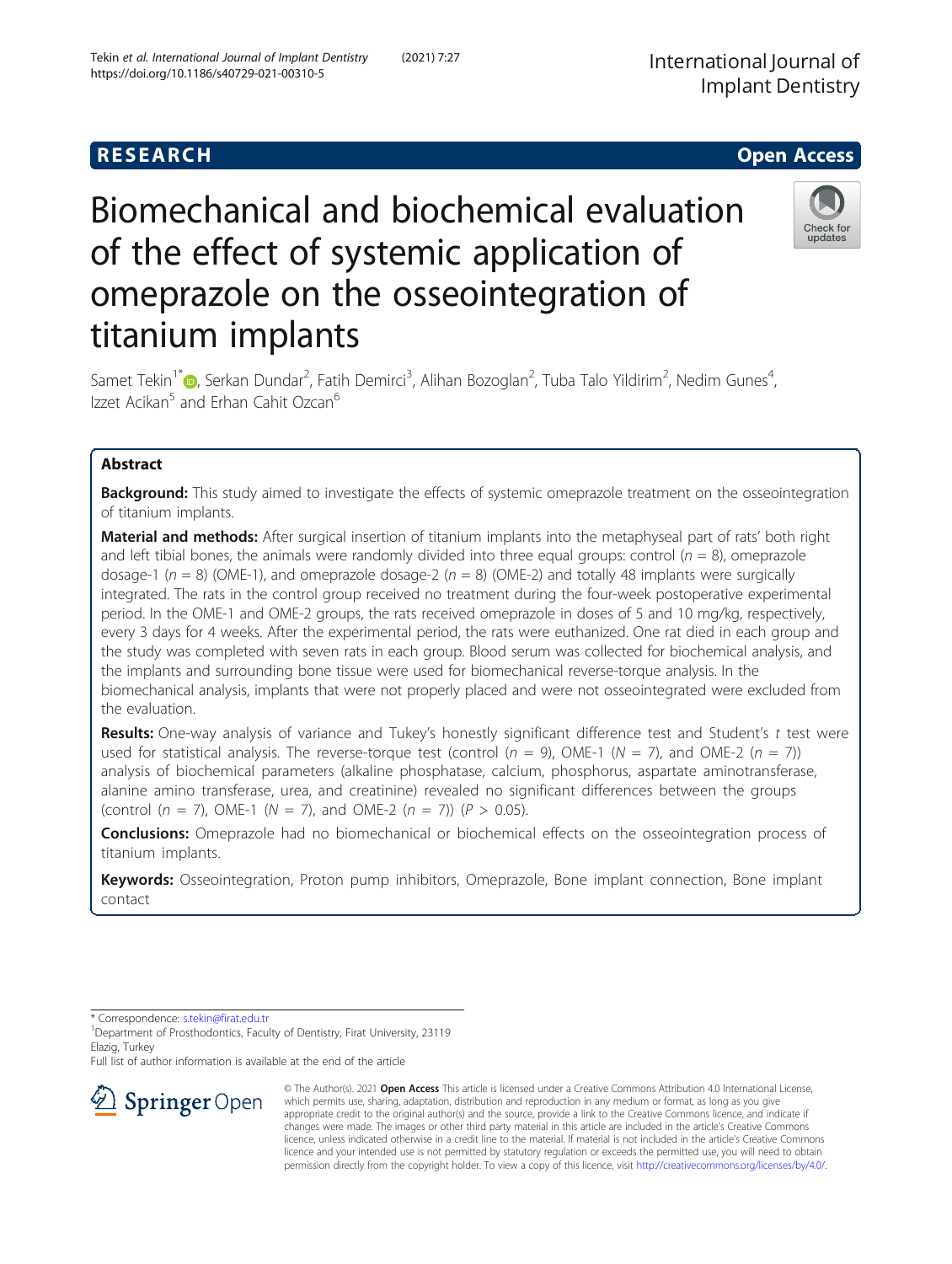## Background

Osseointegration is the direct structural and functional connection between an implant and a bone surface. The success of osseointegration depends not only on the surgical and prosthetic stage but also on the patient's systemic condition. Early failure can occur even when conditions related to both the implant and the surgical protocol are favorable. Specific factors affecting the patient's bone metabolism, such as age, gender, tobacco or alcohol use, systemic diseases, radiotherapy, and the use of certain systemic drugs, should be taken into consideration when evaluating the process of successful osseointegration, as they play an important role in early implant  $\log s$  [\[1](#page-6-0)–[3\]](#page-6-0).

Pharmacological drugs taken systemically may have positive or negative effects on the osseointegration of dental implants  $[1-3]$  $[1-3]$  $[1-3]$  $[1-3]$  $[1-3]$ . Among them, proton pump inhibitors (PPIs) have been reported to impair the osseointegration of dental implants due to their negative effects on bone metabolism [\[1](#page-6-0)–[5](#page-6-0)]. Such drugs, including omeprazole, lansoprazole, pantoprazole, rabeprazole, and esomeprazole, act by inhibiting the stomach's proton pump function and suppressing gastric acid secretion. They are the most widely prescribed drugs worldwide for the treatment of reflux, esophagitis, peptic ulcers, dyspepsia, and other acid-related gastrointestinal diseases. They are also used to protect from adverse effects of non-steroidal anti-inflammatory drugs on the stomach [\[4](#page-6-0)–[6\]](#page-6-0). However, as stomach acid and the mild acidic environment of the proximal duodenum are essential for calcium absorption from the duodenum, chronic suppression of stomach acid by proton pump inhibitors disturbs the balance of calcium and vitamin B12, leading to adverse consequences for the bones, such as bone loss, bone fractures, and poor bone quality [\[3](#page-6-0)–[8\]](#page-6-0).

Epidemiological studies have reported that long-term use and high doses of PPIs increase the risk of bone fractures [[7,](#page-6-0) [8\]](#page-6-0). Reduced bone mineral content and density, cortical thickness, and biomechanical resistance of bones reported in various in vivo studies confirm the PPI–bone relation observed in clinical settings [\[7](#page-6-0)–[11](#page-6-0)]. Additionally, some in vitro studies have reported that PPIs reduce bone resorption by inhibiting the vacuolar osteoclastic H+-ATPase enzyme [\[12,](#page-6-0) [13\]](#page-6-0). In contrast, it has also been reported that the long-term use of PPIs is not associated with changes in bone strength or mineral density [\[14](#page-6-0)].

Omeprazole is one of the most frequently prescribed PPIs orally. Due to its high first pass metabolism, the optimal efficacy and bioavailability of oral omeprazole is lower than that seen following intravenous administration. When omeprazole is taken orally, its bioavailability increases during the first 5 days of the treatment. The optimal drug efficacy and increase in bioavailability seen in omeprazole during this time is due to the reduction in first pass extraction. This is probably the result of decreased acid degradation in the stomach lumen due to increased gastric pH in the first few days of treatment and inhibition of the own metabolism of these drugs  $[6]$  $[6]$  $[6]$ .

When the literature is examined, besides the studies reporting that omeprazole affects the bone tissue negatively, there are also studies stating that it affects positively [[7](#page-6-0)–[16](#page-6-0)]. Studies on the effects of omeprazole and other PPIs on dental implants are limited and continues to be investigated. Therefore, the aim of this study was to investigate the effect of systemic omeprazole treatment on bone–implant connections in rat tibia.

## **Methods**

#### Animals and experimental design

All surgical and experimental procedures in this study were conducted at the Experimental Research Center of Firat University in Elazig, Turkiye. Approval for the study was granted by the university's Animal Experimental Ethics Council (2019/146). The recommendations of the Declaration of Helsinki regarding the treatment of laboratory research animals were stringently followed.

For the purposes of this study, 24 healthy adult female Sprague-Dawley rats aged 2.5–3 months were used, selected from rats in the same estrus period after vaginal smear to ensure experimental protocol standardization. On the first day of the experimental period, their average body weight was 220–230 g. The rats were kept in plastic cages in conditions of 12-h dark/light cycles, and their temperatures were checked daily. Food and water were provided ad libitum throughout the experimental period. The number of animals were determined by power analysis in the experiments; 8% deviation, type 1 error ( $\alpha$ ) 0.05 and type 2 error ( $\beta$ ) (power = 0.80), and if the animals were divided into groups, at least seven animals in each group should be determined. Eigth rats per group were included in the study due to the probability of some subjects dying during the surgical and experimental period.

## Surgical procedures and drug application

Titanium implants were surgically inserted into both right and left tibial bones of the rats. All surgical procedures were performed atraumatically by the same researcher under sterile conditions. Ketamine hydrochloride (40 mg/kg) and xylazine (10 mg/kg) were intramuscularly injected into the rats to induce general anesthesia. The surgical site was then washed with povidone-iodine and shaved. A 15-mm-long incision was made in the right and left tibial crests, and the soft tissue was dissected and incised to expose the tibial metaphyseal bone. Implant sockets were created using appropriate drills with saline perfusion. Totally 48 machinedsurface titanium implants 4 mm in length and 2.5 mm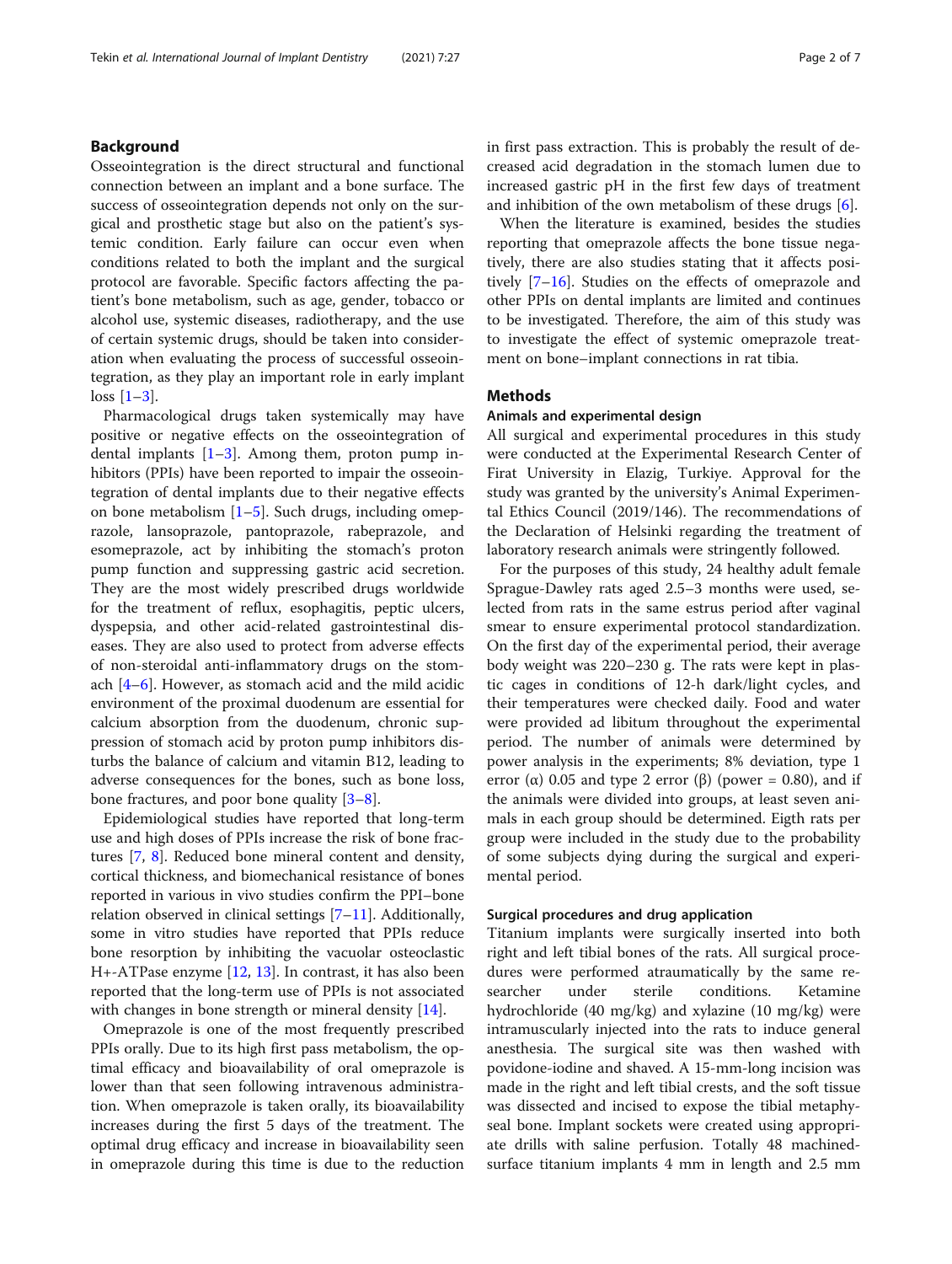in diameter were inserted into the metaphyseal part of the both right and left tibial bones in all groups, and primary stabilization was achieved [\[15](#page-6-0)]. Following the placement of the titanium implants, the flap was returned to the original position, and the fascia, subcutaneous tissue, and skin were sutured using 4-0 polyglactin sutures. To prevent pain and infection, an analgesic (0.1 mg/kg tramadol hydrocloride) and an antibiotic (50 mg/ kg penicilin) were intramuscularly injected into each rat for three days postoperatively (Fig. 1a, b).

Upon completion of the surgical procedures, the rats were randomly divided into three groups with similar mean weights: a control (CNT) group  $(N = 8)$ , an omeprazole dosage-1 (OME-1) group ( $N = 8$ ), and an omeprazole dosage-2 (OME-2) group  $(N = 8)$ . The rats in the CNT group received no treatment during the postoperative experimental period only saline application was done by orogastric catheter. In the OME-1 and OME-2 groups, omeprazole in doses of 5 and 10 mg/kg, respectively, was administered by oral gavage three times a week [\[15](#page-6-0), [17](#page-6-0)].

Oral administration of omeprazole was made by means of an orogastric catheter and was given directly into the stomach of rats. Thus, all rats in the experimental groups were prevented from vomitting the given drug-omeprazole from their stomachs and a model similar to that of humans taking omeprazole orally was obtained. While the study continued, one rat died in each group and the study was completed with seven rats in each group.

#### Biochemical analysis

Four weeks postoperatively, the animals were euthanized. Blood samples were collected from the rats under deep anesthesia by cardiac puncture without anticoagulant to measure the serum alkaline phosphatase (ALP), calcium (Ca), phosphorus (P), aspartate amino transferase (AST), alanine amino transferase (ALT), urea, and creatinine levels. The biochemical analysis was performed in the central biochemistry laboratory of the Faculty of Medicine of Firat University.

## Biomechanical analysis

The titanium implants were removed from the soft tissue along with the surrounding bone tissue. The samples were prepared immediately after removal of the block bone fragment tibia containing the implants. They were placed in liquid solution (10% buffered formalin) and evaluated immediately to avoid dehydration. Then, the implants with the surrounding bone tissue were buried in polymethylmethacrylate. After a special screw piece was placed on the implants, a digital torque tool was fixed on each, and counterclockwise force was manually applied slowly and increasingly. The procedure was completed when the implant started to rotate inside the bone socket. The highest torque value (in Newton centimeters) obtained on the digital torque screen at the time of breaking was automatically recorded (Fig. [2\)](#page-3-0).

### Statistically analysis

Statistical analysis was performed with SPSS Statistics 22.0 for Windows (IBM, Armonk, NY, USA). All values were expressed as means ± standard deviations. Differences between the groups were assessed using one-way analysis of variance (ANOVA). Tukey's honestly significant difference (HSD) test was used to determine the group that caused these differences. Additionally Student's t test was performed to analysis of the datas between controls and test animals. A value of  $P < 0.05$  was considered statistically significant.

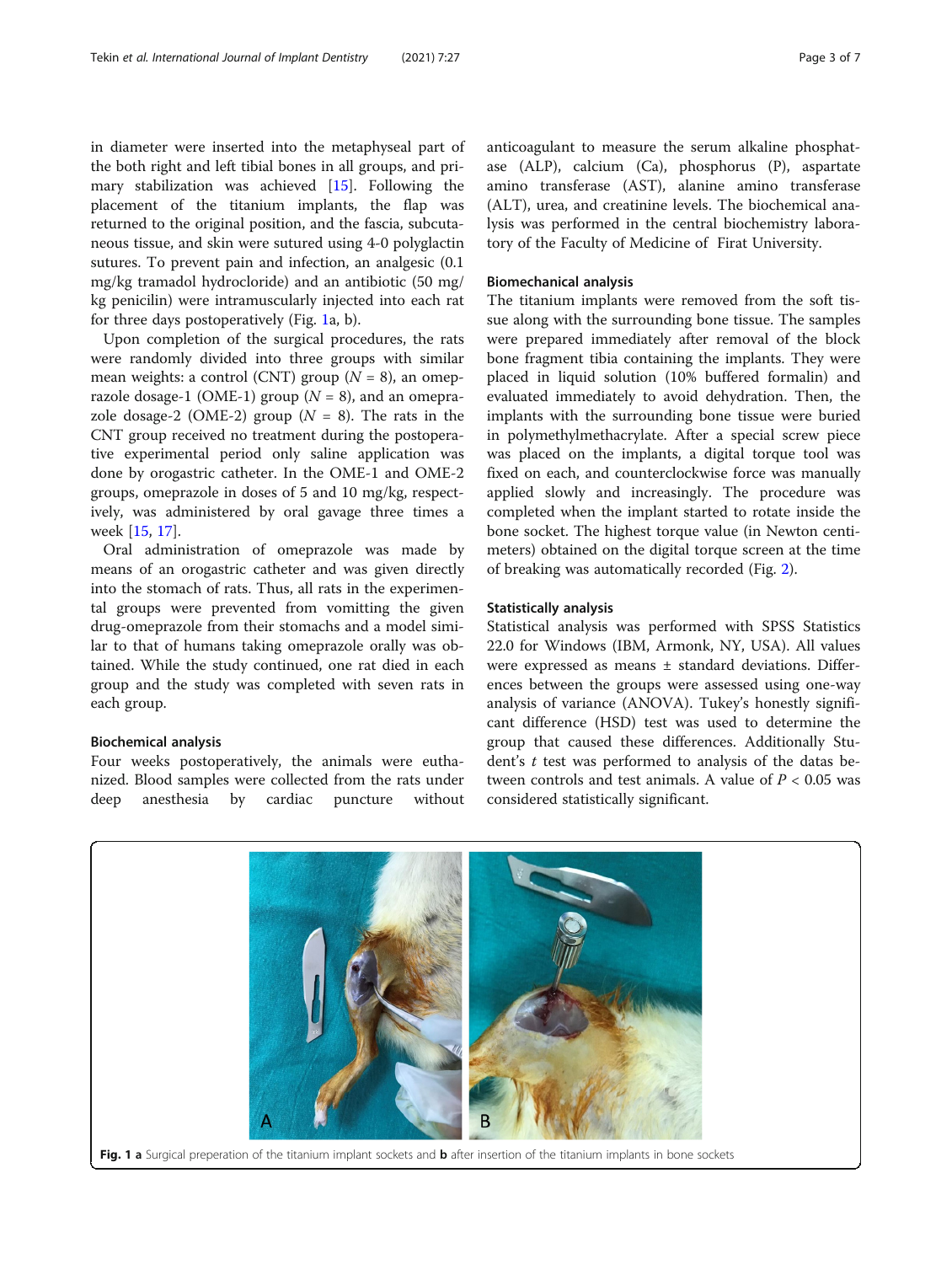<span id="page-3-0"></span>

## Results

While performing biomechanical reverse-torque analysis, improperly placed and non osseointegrated implants were excluded from the study. Biomechanical analyzes were completed with nine implants in the control group and seven implants in the experimental groups. Although there are numerical differences between groups according to biomechanic reverse torque values, no

Table 1 Biochemical parameters of the groups

statistically significant differences in the titanium implants were observed between the groups (Tables 1 and [2](#page-4-0)).

Although there are numerical differences between groups according to biochemical datas, no statistical differences were detected between the groups in terms of AST, ALT, urea, creatinine, ALP, Ca, P levels, and biomechanic reverse torque values (Tables [3](#page-4-0) and [4\)](#page-5-0).

## Discussion

In this study, the effect of systemic administration of different omeprazole doses on the osseointegration of titanium implants on rat tibia was evaluated by both biochemical and biomechanical analyses. No effect was observed.

Al Subaie et al. used 24 Sprague-Dawley rats in their experimental study, a titanium implant was placed in the left tibia [\[15](#page-6-0)]. During the 2 weeks following surgery, 12 rats were treated with omeprazole (5 mg/kg, daily) and the other 12 with saline. They reported that omeprazole impaired the bone implant connection histologically. Due to this reason, we prefered 5 mg/kg and 10 mg/kg oral doses in experimental period according to Armah et al.'s and Al Subaie et al.'s research [[15](#page-6-0), [17](#page-6-0)].

In an animal study evaluating omeprazole's osteogenic activity, Cottrell et al. [\[18](#page-6-0)] found no significant effect on

| <b>Parameters</b>  | Groups  | N               | Mean   | <b>Std. Deviation</b> | Min.  | Max   | $P^*$ |
|--------------------|---------|-----------------|--------|-----------------------|-------|-------|-------|
| ALP (U/L)          | Control | $\overline{7}$  | 55.86  | 21.47                 | 32    | 88    | 0.098 |
|                    | $D_1$   | $\overline{7}$  | 115.57 | 80.37                 | 60    | 289   |       |
|                    | $D_2$   | $\overline{7}$  | 78.71  | 16.01                 | 57    | 96    |       |
| Ca (mg/dl)         | Control | $\overline{7}$  | 7.92   | 2.17                  | 5.26  | 10.36 | 0.09  |
|                    | $D_1$   | $\overline{7}$  | 9.69   | 0.39                  | 9.38  | 10.42 |       |
|                    | $D_2$   | $\overline{7}$  | 9.05   | 1.12                  | 6.74  | 10.11 |       |
| P (mg/dl)          | Control | $\overline{7}$  | 5.51   | 1.43                  | 3.70  | 6.80  | 0.221 |
|                    | $D_1$   | $\overline{7}$  | 6.43   | 0.48                  | 5.80  | 7.10  |       |
|                    | $D_2$   | $\overline{7}$  | 5.86   | 0.68                  | 4.50  | 6.70  |       |
| AST (U/L)          | Control | $\overline{7}$  | 187.29 | 61.01                 | 97    | 274   | 0.196 |
|                    | $D_1$   | $\overline{7}$  | 256    | 95.76                 | 171   | 413   |       |
|                    | $D_2$   | $\overline{7}$  | 211.86 | 36.73                 | 146   | 252   |       |
| ALT (U/L)          | Control | $\overline{7}$  | 59.43  | 16.51                 | 33    | 78    | 0.081 |
|                    | $D_1$   | $7\overline{ }$ | 89     | 36.85                 | 61    | 166   |       |
|                    | $D_2$   | $\overline{7}$  | 65.14  | 12.51                 | 43    | 79    |       |
| Urea (mg/dl)       | Control | $\overline{7}$  | 49     | 9.36                  | 37.00 | 60    | 0.503 |
|                    | $D_1$   | $\overline{7}$  | 53.57  | 6.45                  | 44    | 63    |       |
|                    | $D_2$   | $\overline{7}$  | 51.43  | 4.96                  | 42    | 57    |       |
| Creatinine (mg/dl) | Control | $\overline{7}$  | 0.37   | 0.17                  | 0.16  | 0.55  | 0.692 |
|                    | $D_1$   | $\overline{7}$  | 0.50   | 0.07                  | 0.43  | 0.64  |       |
|                    | $D_2$   | $\overline{7}$  | 0.45   | 0.12                  | 0.23  | 0.59  |       |

\*One-way ANOVA. ALP alkaline phosphatase, Ca calcium, P phosphor, AST aspartate transaminase, ALT alanine transferase. D\_1 5 mg/kg omeprazole, D\_2 10 mg/kg omeprazole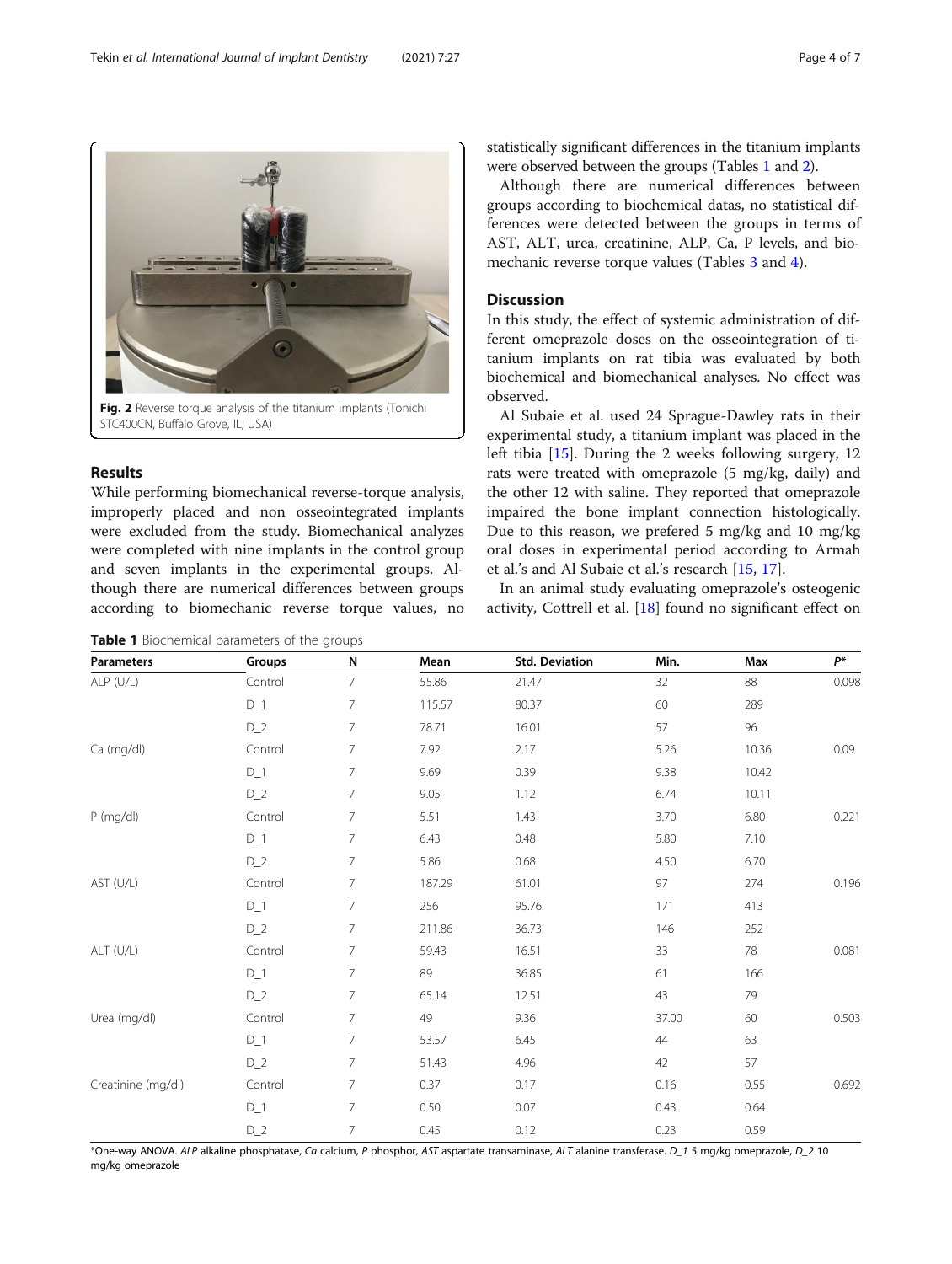<span id="page-4-0"></span>Table 2 Biomechanic parameters of the groups

|                               |                 |  |  | Parameter Groups N Mean Std. deviation Min. Max. P* |                   |                      |  |  |
|-------------------------------|-----------------|--|--|-----------------------------------------------------|-------------------|----------------------|--|--|
| Force (Ncm) Control 9 0.8 1.1 |                 |  |  |                                                     |                   | $0.1$ $3.10$ $0.692$ |  |  |
|                               | D 1 7 0.53 0.88 |  |  |                                                     | $0.10 \quad 2.50$ |                      |  |  |
|                               | D 2 7 0.97 0.86 |  |  |                                                     | $0.20 \quad 2.30$ |                      |  |  |

\*One-way ANOVA

bone formation. In another animal study, Hasanin et al. [[11\]](#page-6-0) reported that omeprazole had both negative and positive effects on bone remodeling, on the one hand reducing calcium absorption and bone formation, and on the other hand potentially inhibiting bone resorption by supressing the vacuolar osteoclastic H+-ATPase enzyme. Bodde et al. [\[16\]](#page-6-0) reported that omeprazole treatment had no significant effect on bone formation. Joo et al. [[10\]](#page-6-0) evaluated the effects of long-term OME therapy on bone turnover in their in vivo study. They examined the signaling pathway involved in osteoclast differentiation and bone resorption/formation parameters experimentally in osteporosis model after the ovariectomy in female rats. Joo et al.  $[10]$  $[10]$  reported that there was no statistically significant difference in serum calcium levels among all groups. In general, it can be seen that serum calcium levels do not change substantially beyond the normal range in rats even though ovaries have been removed. As in our work, they thought that this result was similar to previous data showing that serum calcium can remain unchanged even under internal or external experimental conditions. Huang et al. [[19\]](#page-6-0) In their studies investigating the effects of calcitriol on bone mineral density in patients treated with esomeprazole, an isomer of omeprazole, they reported that serum ALP values did

Table 3 Biochemical parameters of the groups

not make a statistical difference between the treatment and control groups. Our results-ALP are consistent with Huang et al's research. Serfaty-Lacrosniere et al. [[20](#page-6-0)] investigated whether hypochlorhydria associated with treatment with omeprazole could affect intestinal absorption of calcium, phosphorus, magnesium, or zinc in their research in humans and they reported that no change in the intestinal absorption of phosphorus. But Al Subaie et al. reported that omeprazole-5 mg/kg with intraperitoneal injection daily negatively affected bone implant connection in a 2-week experimental protocol histologically [\[15](#page-6-0)]. But two different doses of omeprazole-5 mg/kg and 10 mg/kg with oral gavage, did not produce a significant effect on the osseointegration of titanium implants in our study.

Clinical studies have been conducted on the effect of PPIs on osseointegration. Altay et al. [\[4](#page-6-0)], retrospectively analyzing 1918 dental implants in 592 patients, found that the use of PPIs increased the risk of premature dental implant loss. Similarly, in a retrospective cohort study, Wu et al. [\[3](#page-6-0)] reported that PPIs increased the risk of failure of osseointegrated dental implants. In another retrospective cohort study involving 3559 dental implants and 999 patients, Chrcanovic et al. [[21\]](#page-6-0) reported that implant loss rates were 12% in PPI users and 4.5% in non-PPI users, concluding that PPI use had a negative effect. Aghaloo et al. [[1](#page-6-0)] also found that PPIs had a negative effect on implant osseointegration. Mester et al. [\[5](#page-6-0)] reported a link between the use of PPIs and bone regeneration and osseointegration; however, factors such as recipient bone, surgical trauma, titanium surface limitations, comorbidities, and interaction with other pharmacological agents should be considered together.

| <b>Parameters</b>  | Groups            | N              | Mean   | Std. deviation | Std. error | $P^*$ |
|--------------------|-------------------|----------------|--------|----------------|------------|-------|
| ALP (U/L)          | Control           | 7              | 55.86  | 21.47          | 8.11       | 0.091 |
|                    | $(PPI D_1 + D_2)$ | 14             | 97.14  | 58.87          | 15.73      |       |
| Ca (mg/dl)         | Control           | 7              | 7.92   | 2.17           | 0.82       | 0.133 |
|                    | $(PPI D_1 + D_2)$ | 14             | 9.37   | 0.87           | 0.23       |       |
| $P$ (mg/dl)        | Control           | $\overline{7}$ | 5.51   | 1.43           | 0.54       | 0.302 |
|                    | $(PPI D_1 + D_2)$ | 14             | 6.14   | 0.64           | 0.17       |       |
| AST (U/L)          | Control           | $\overline{7}$ | 187.29 | 61.01          | 23.06      | 0.164 |
|                    | $(PPI D_1 + D_2)$ | 14             | 233.93 | 73.35          | 19.6       |       |
| ALT (U/L)          | Control           | $\overline{7}$ | 59.43  | 16.51          | 6.24       | 0.157 |
|                    | $(PPI D_1 + D_2)$ | 14             | 77.07  | 29.19          | 7.80       |       |
| Urea (mg/dl)       | Control           | $\overline{7}$ | 49     | 9.36           | 3.54       | 0.389 |
|                    | $(PPI D_1 + D_2)$ | 14             | 52.5   | 5.64           | 1.51       |       |
| Creatinine (mg/dl) | Control           | $\overline{7}$ | 0.37   | 0.17           | 0.07       | 0.17  |
|                    | $(PPI D_1 + D_2)$ | 14             | 0.47   | 0.1            | 0.03       |       |

\*Student's t test. ALP alkaline phosphatase, Ca calcium, P phosphor, AST aspartate transaminase, ALT alanine transferase, PPI proteon pump inhibitor\_Omeprazole, D\_1 5 mg/kg Omeprazole, D\_2 10 mg/kg Omeprazole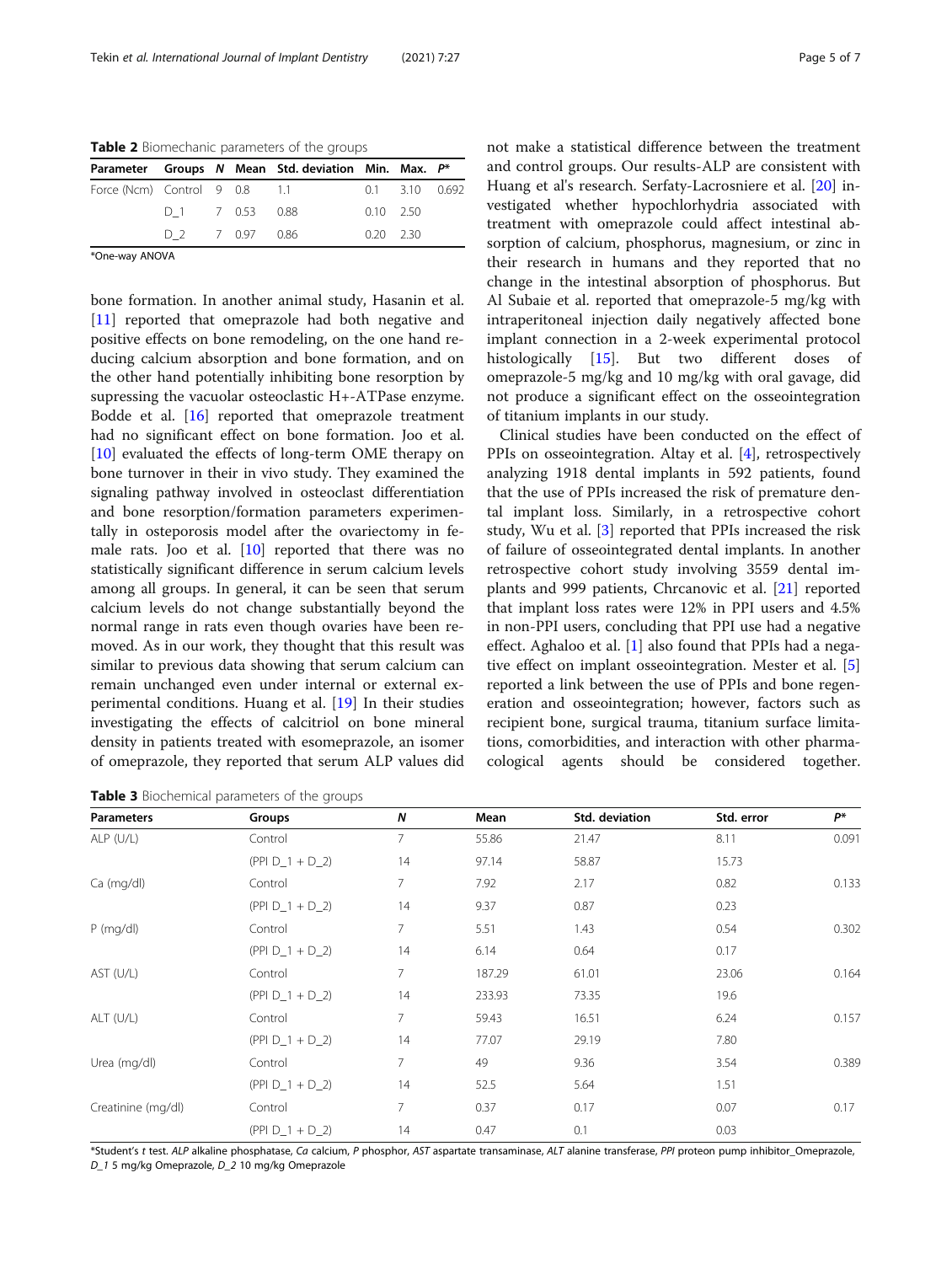<span id="page-5-0"></span>Table 4 Comparisons of biomechanical parameters of the groups

| Parameter             |               | Groups N Mean | Std. deviation | $p*1,2,3$ |
|-----------------------|---------------|---------------|----------------|-----------|
| Force (Ncm) Control 9 |               | - 0.80        | - 11           | > 0.05    |
|                       | PPID 1 7 0.53 |               | 0.88           |           |
|                       | PPID 2 7 0.97 |               | 0.86           |           |

\*Student's t test.  $P^1$ : 0.60 (control–D\_1),  $P^2$ : 0.74 (control–D\_2),  $P^3$ : : 0.36 (D\_1–D\_2)

Although the overall effect of omeprazole on bone metabolism was similar in this study, only the tibial bone was evaluated. Bone healing and implant osseointegration are difficult to simulate in vitro, as they depend on cells, hormones, and systems. A rat tibia model was chosen for ease of application for implant integration; however, its structure is not similar to that of the mandible or the maxilla. Although the tibial bone is surrounded by thick and well-perfused muscles, it cannot fully imitate intraoral conditions. In addition, experimental rat model studies differ from human studies in terms of skeletal change and maturity and bone turnover and healing behavior [\[15,](#page-6-0) [16,](#page-6-0) [18,](#page-6-0) [22\]](#page-6-0).

Reverse-torque analysis is used in animal and laboratory studies—but not clinically—to evaluate primary implant stability and osseointegration. Reverse-torquing the implant in the bone provides an indirect measurement of the force required to separate the bone–implant interface. It is an objective evaluation criterion for implants with different designs and surface features and for different bone healing conditions [\[23](#page-6-0)–[25\]](#page-6-0). Reverse torque analysis is an application that allows the evaluation of the entire bone around the implant. Histological analysis, on the other hand, allows evaluation only on a specific and very thin section. In our study, the reversetorque test was used to evaluate the effect of different postoperative doses of omeprazole on osseointegration according the literature [[24](#page-6-0), [25\]](#page-6-0). No difference was found between the doses.

Serum calcium and phosphorus levels are direct measures of the degree of mineralization during bone healing. In this study, there were no statistically significant differences in serum calcium and phosphorus levels between the control and the omeprazole groups. However, it should be remembered that bone density and mineralization degree alone are not sufficient for bone quality evaluation. Serum alkaline phosphatase is an important biochemical bone-building marker [\[10,](#page-6-0) [21\]](#page-6-0). Although the difference between the three groups was not statistically significant, a numerical increase in alkaline phosphatase levels was observed in the groups treated with omeprazole compared to the control group.

Although the biomechanical osseointegration levels and biochemical markers make a numerical difference between the groups, it is seen that there is no statistically significant difference between the groups. This result contradicts with the work of Al Subaie et al. [[15\]](#page-6-0). In additon the histological examination can examining a specific cross section but biomechanic evaluation can evaluate the 3-dimensional response of the entire bone tissue around the implant. For this purpose, we preferred biomechanical analysis in our study.

This study has some limitations. First, the molecular mechanisms underlying the relationship between systemic omeprazole and osseointegration and bone tissue are not fully explained due to the method used in this study. Second, although experimental animal studies are necessary to explain the relationship between systemic omeprazole and bone tissue, the data from the results of these studies can only be used to predict the corresponding pathways in humans. Third, the survival rate or long-term success of implants could not be evaluated in this study. Fourth, in our skeletal system, long bones such as tibia-femur and craniofacial bones (mandiblemaxilla) have different osteogenic potential and therefore may respond differently to systemic administration of omeprazole [\[26,](#page-6-0) [27\]](#page-6-0).

## Conclusion

In this study, different doses (5 mg/kg and 10 mg/kg) of omeprazole had no effect on osseointegration. More studies are needed to assess the short- or long-term effects of omeprazole on bone healing and osseointegration. Data obtained from the evaluation of dental implants in patients using PPIs can be a guide for conducting further studies and developing new treatment protocols.

#### Abbreviations

PPIs: Proton pump inhibitors; ALP: Alkaline phosphatase; Ca: Calcium; P: Phosphorus; AST: Aspartate amino transferase; ALT: Alanine amino transferase; ANOVA: One-way analysis of variance; HSD: Honestly significant difference

#### Acknowledgements

This study supported by Firat University Scientific Research Project Foundation Department, Elazig, Turkiye with the project number DHF.19.12. The authors wish to thanks Implance Dental Implant System, AGS Medical Corporation, Istanbul, Turkiye for providing the titanium implants.

#### Authors' contributions

ST and SD designing the study and did the statistically analyses. SD and AB did the surgical applications. ST, SD, IA, TTY, and FD participated in generating the data for the study. ST, ECO, and IA participated in gathering the data. FD wrote the original draft of the paper. NG and AB participated in writing the paper. TTY and ECO controlled the language of the manuscript. All authors approved the final version of this paper.

#### Funding

This study supported by Firat University Scientific Research Project Foundation Department, Elazig, Turkiye with the project number DHF.19.12.

#### Availability of data and materials

The datasets used and/or analyzed during the current study are available from the corresponding author on reasonable request.